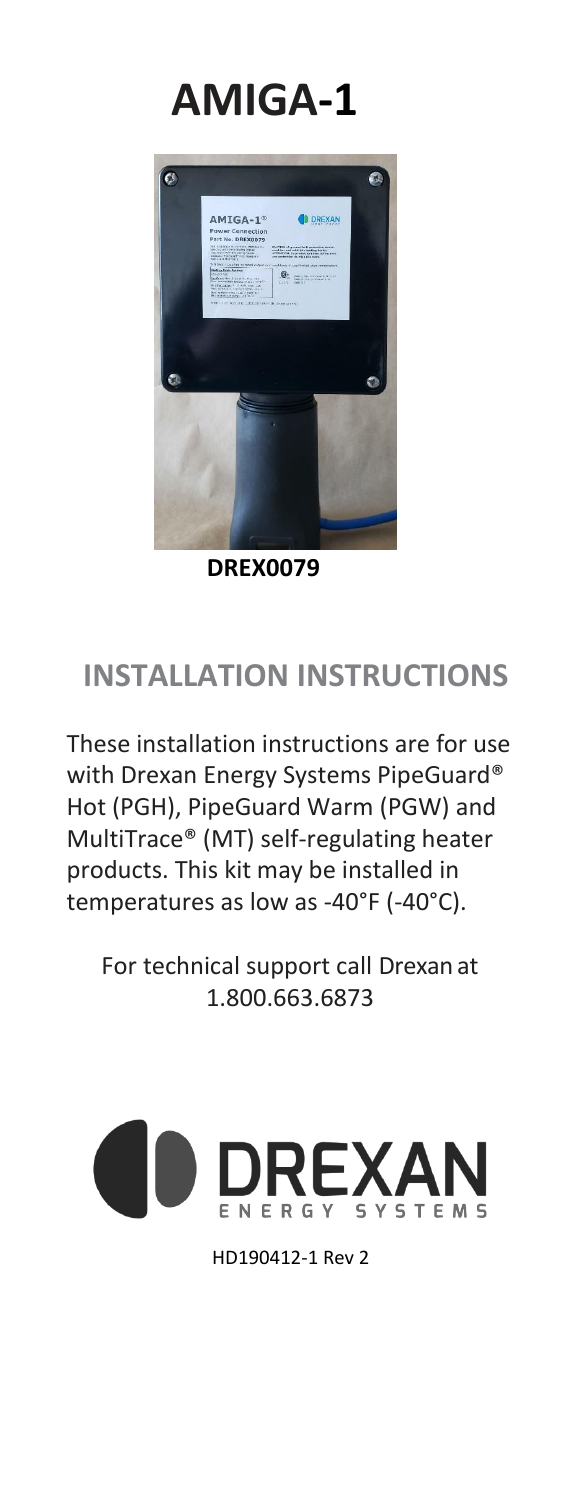#### Warnings

This is an electrical device and in order to ensure proper operation and prevent shock or fire it must be installed correctly. Read these important warnings. Follow all installation instructions.

The person(s) responsible for installation shall verify that the installation and inspection are performed by personnel who are trained, qualified, and knowledgeable in trace heating systems when using the Division method of area classification. The installation and inspection shall be in accordance with the system manufacturer's design documents, product recommendations, and installation instructions

**CAUTION**: Ground-fault equipment protection shall be provided to de-energize all normally ungrounded conductors of electrical heating cable sets, with ground fault settings sufficient to allow normal operation of the heater unless applicable codes permit otherwise, and to minimize the danger of fire from sustained electrical arcing if the heating cable is damaged or improperly installed and to comply with Drexan requirements, agency certifications and national electrical codes. Conventional circuit breakers may not stop arcing. Each heating device branch circuit or each heating device shall have ground fault equipment protection.

Metallic structures or materials such as metal pipes used to support the heater cable shall be grounded.

Component approvals and performance characteristics are based on Drexan specific parts only. Maximum surface temperature: +260°C (500°F)\*.

\*Applies to PGH product only

Substitution will void approvals and performance claims. Component and heating cable ends must be kept dry before and during installation. Fire resistant thermal insulation should be used. Bond the metallic braid of the self-regulating heating cable to a suitable grounding (earth) terminal. De-energize before installation or servicing.

WARNING - EXPLOSION HAZARD - DO NOT DISCONNECT EQUIPMENT UNLESS POWER HAS BEEN SWITCHED OFF OR THE AREA IS KNOWN TO BE NON- HAZARDOUS.

AVERTISSEMENT - RISQUE D'EXPLOSION - AVANT DE DECONNECTER L'EQUIPEMENT, COUPER LE COURANT OU S'ASSURER QUE L'EMPLACEMENT EST DESIGNE NON DANGEREUX.

#### Approvals



Class I, Div. 2, Groups A, B, C, D Class II, Div. 2, Groups F, G Class III

For use with Drexan HeatTracer PipeGuard Heating Cables only.

**CAUTION**: A ground fault protection device must be used with this heating device.

T-rating: Classified to rated output and conditions of use/limited pipe temperature.

#### Cable-Specific Specifications

#### **PGH Only:**

5-20 W/ft., Maximum 40A. 120-277V Maximum intermittent exposure temperature 446°F/230˚C. Min. bend radius: 1.72 in. (44 mm) @ -40˚F/˚C

#### **PGW/MT Only:**

3-10 W/ft., Maximum 32A. 120-277V Maximum continuous exposure temperature 150°F/65˚C. Min. bend radius: 1.18 in. (30 mm) @ 68˚F/20˚C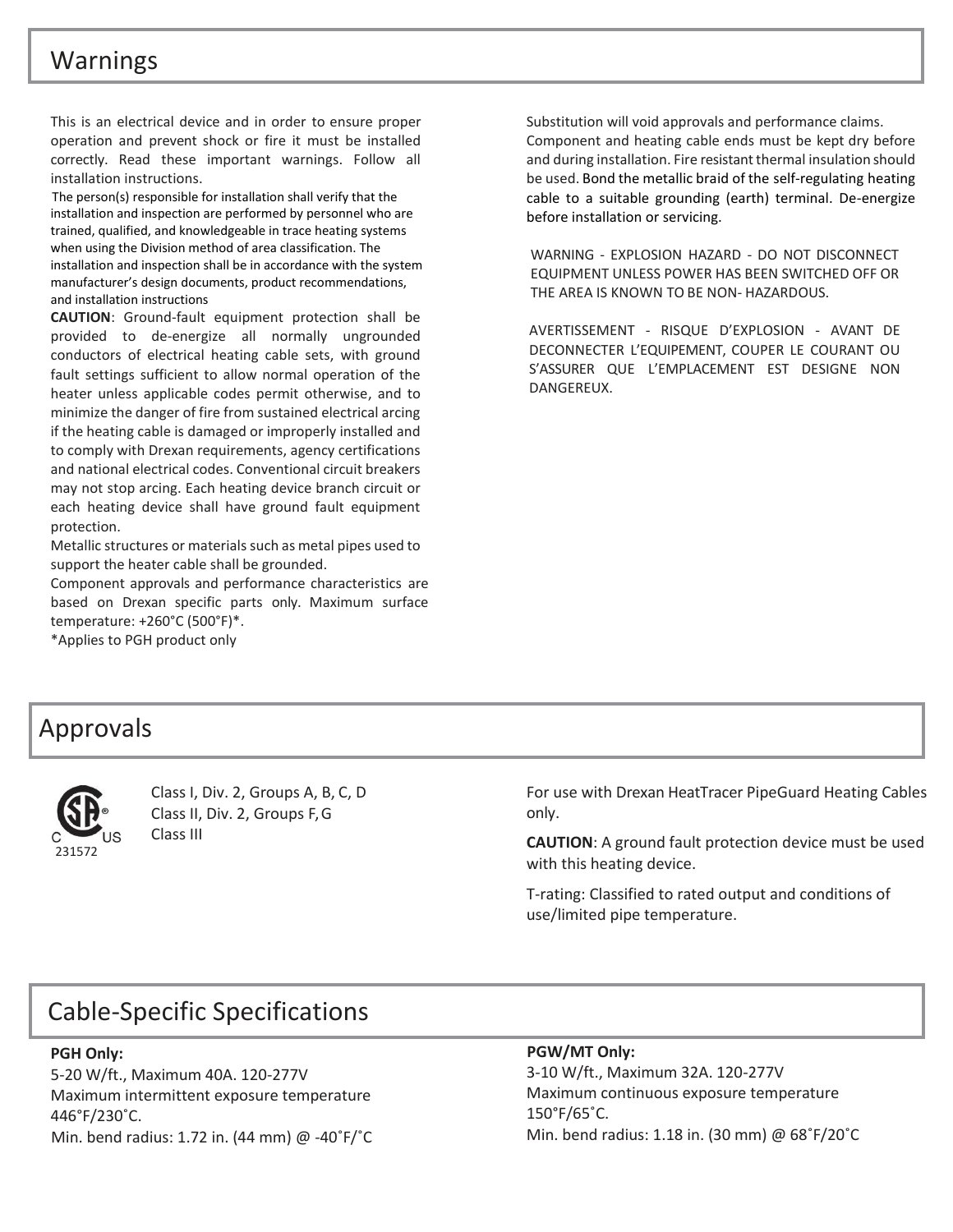## AMIGA-1 Kit Contents



| Item | Qty | Description              |
|------|-----|--------------------------|
| 1    | 1   | Stanchion                |
| 2    | 1   | <b>Silicon Grommet</b>   |
| 3    | 1   | Cable Guide              |
| 4    | 1   | Connector                |
| 5    | 1   | <b>Ground Assembly</b>   |
| 6    | 1   | <b>Junction Box</b>      |
| 7    | 1   | Pipe Clamp               |
| 8    | 1   | Core Sealer / 3/16" tube |
|      |     |                          |

Core Sealer





# Additional Materials Required







Knife Multi Head Screwdriver Glass FiberTape

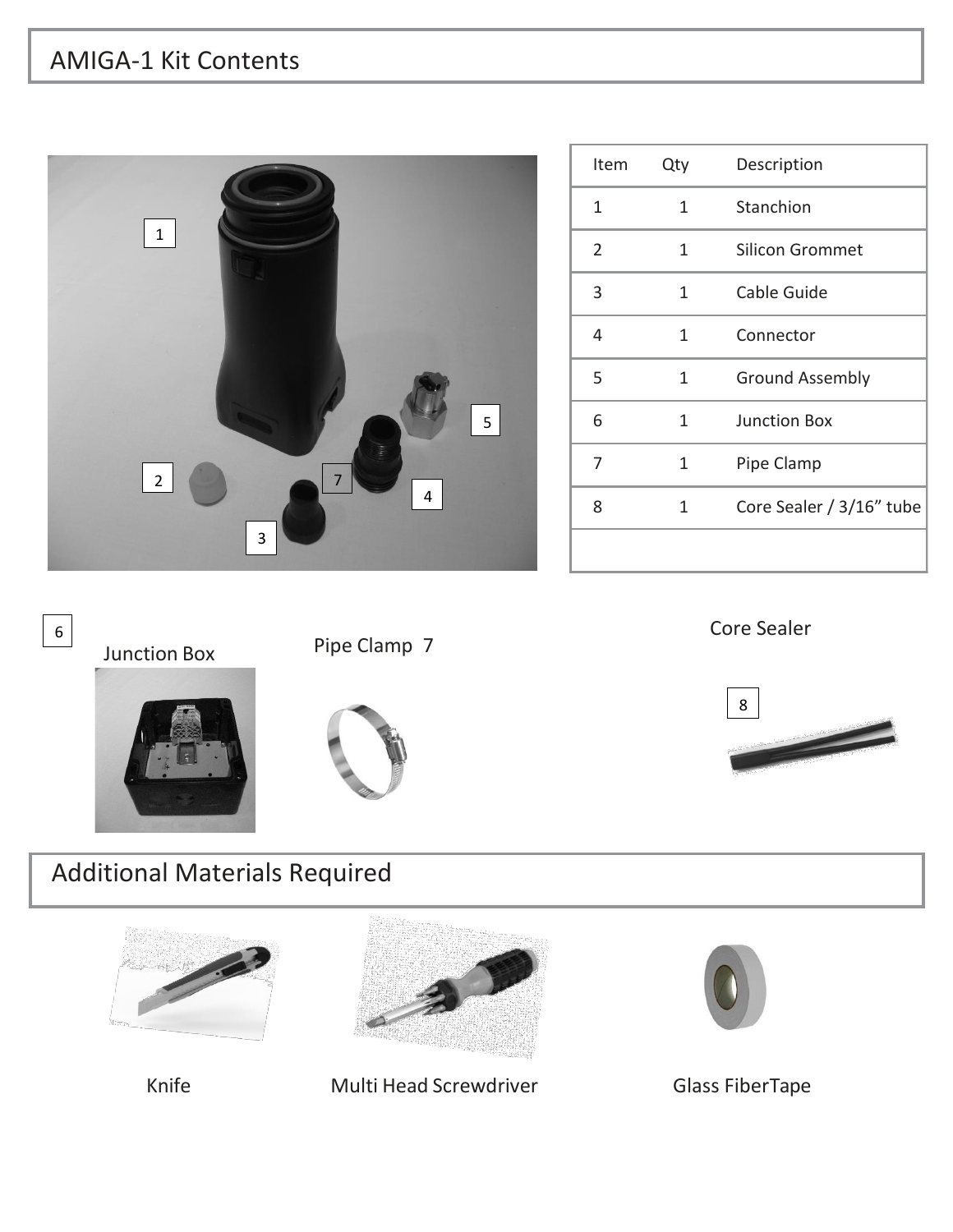### Installation 0PTION # 1

F

### For PGH, PGW and MT

Cut cable at 45° angle to pierce grommet.

**1.** Allow min. 15" (381 mm) for cable termination and min. 12" (305 mm) for the service loop.



Ensure the shoulder of the connector is flush 2. With stanchion. 5. 5. 5. 5. 5. 5. 5. 5. 5. 5.  $\sigma$ 

Attach stanchion with pipe clamps. **4.**  $\swarrow$  **Do not tighten clamps onto cable.** 



Ensure min. 9" (230 mm) remains for cable 5. **termination and tape service loop.** 



Feed cable(s) through the stanchion, piercing the grommet membrane. **3.**





**6.**Tighten the connector until it bottoms out.

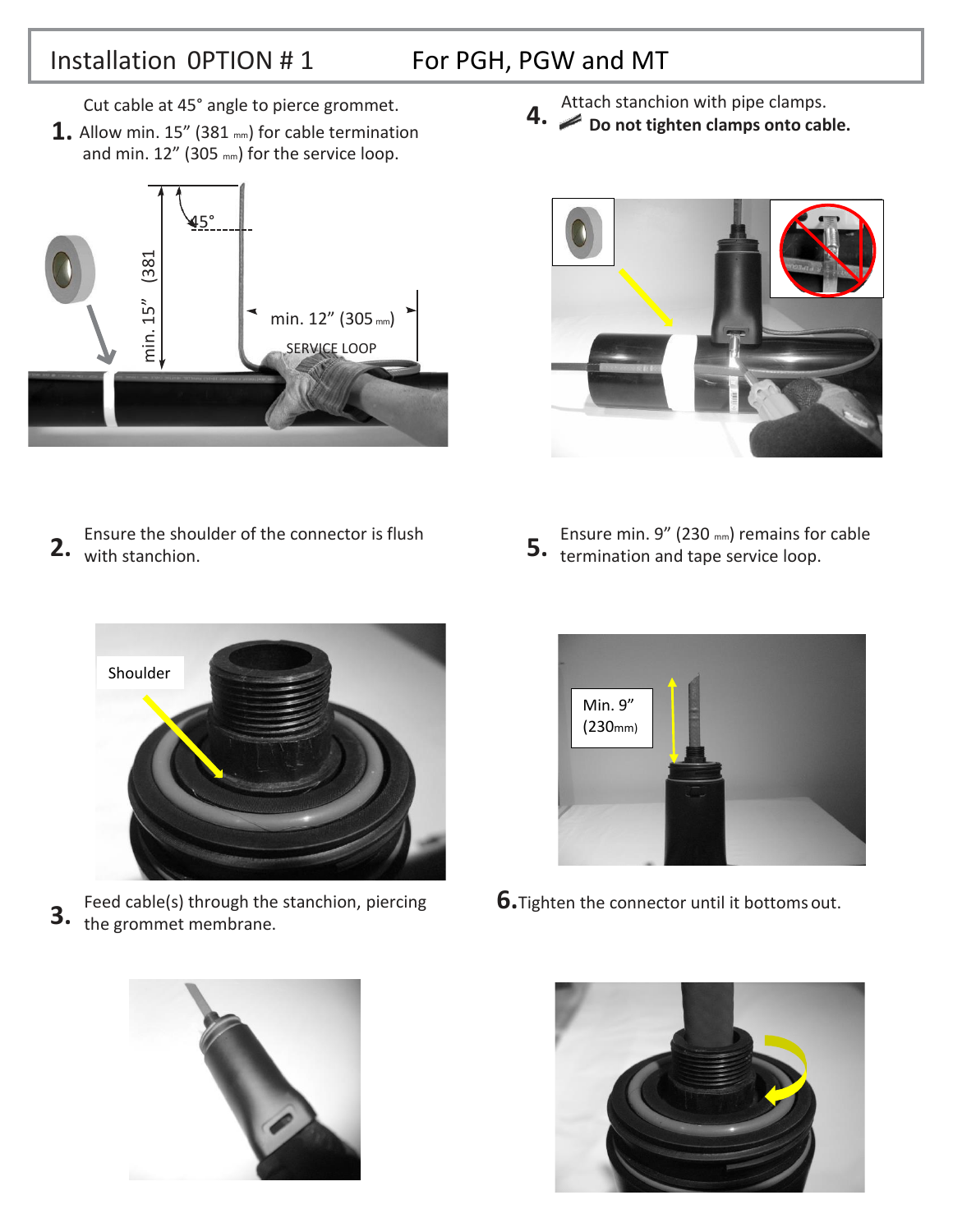## Installation Instructions

**7**.Cut the outer jacket flush withthe connector and remove.

**Do not damage the ground braid.**



Wrap tape around the braid  $1''$  (25 mm) from the end of the cut back outer jacket. **8.**



#### **9A. For PipeGuard Hot (PGH)**

Cut the braid and inner jacket  $\frac{1}{2}$ " (13 mm) from the outer edge of the tape.

Remove the braid, inner jacket, black fibers and spacer.

**9B**

Trim the braid back to the edge of the tape. **9A.** Do not damage the inner jacket.



#### **For PipeGuard Warm (PGW) or MultiTrace (MT) Cable**

Cut the braid  $\frac{1}{2}$ " (13 mm) from the outer edge of the tape. Remove the braid.

Cut down the middle of the inner core between bus

wires. This can be done with a scissors or knife. The core sealer will fit over the bus wires while still encapsulated by the heater core. It is not necessary to expose the bare bus wires.



Trim the braid back to the edge of tape. **Do not damage the inner core.**

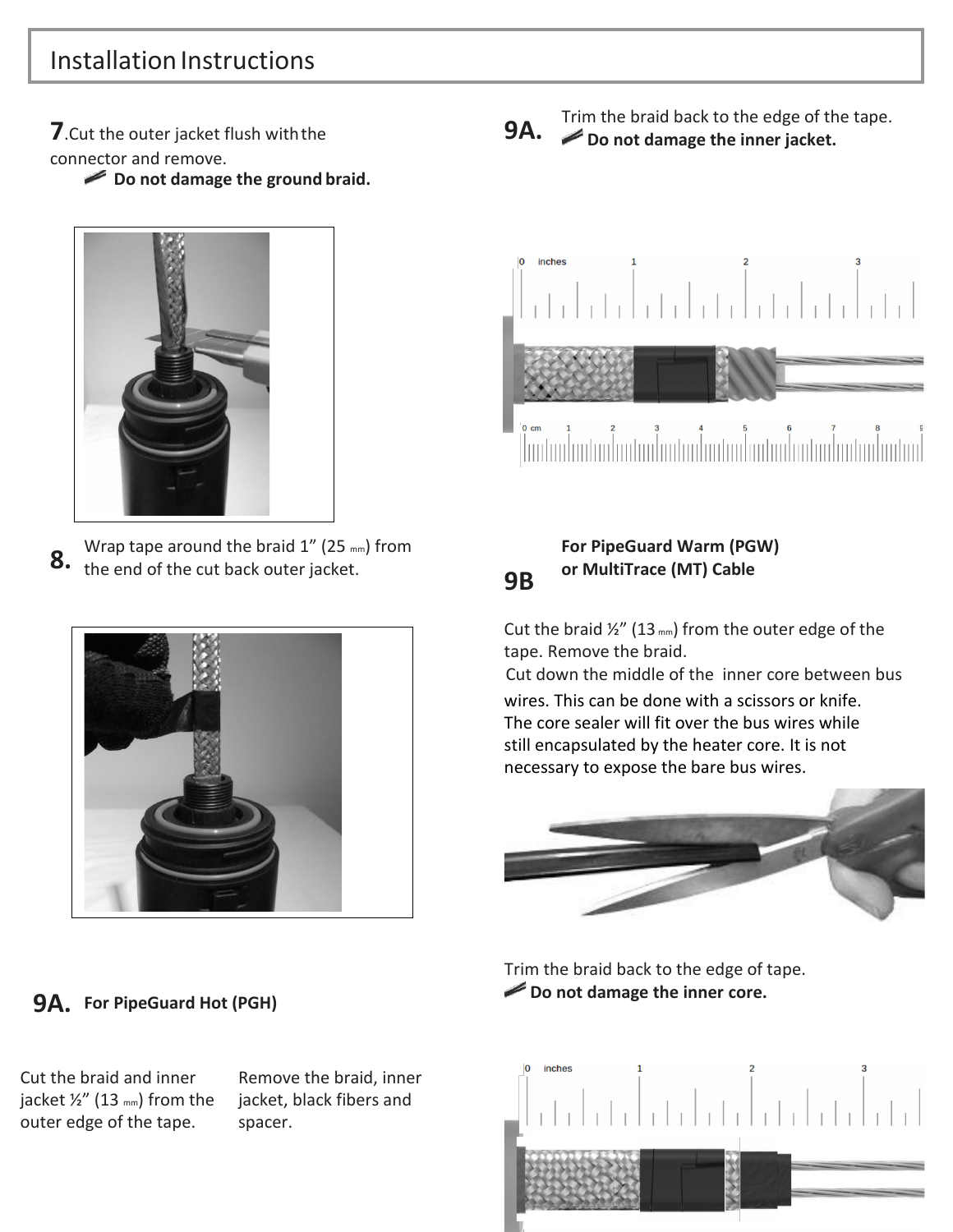## Installation Instructions

Slide junction box onto pipe stanchion.

**10.** Ensure the o-ring between the stanchion and the junction box is in place.



**11.**



Thread the ground nut onto connector and tighten.

**12.** Tighten screw to securely capturethe ground braid.



**13.** Install Core Sealer over bus wires.



**14.** Feed field wiring power and ground conductors into the cutout in junction box using suitable wiring method. For hazardous location installations the wiring method shall comply with one of the wiring methods permitteed in the NEC or CEC (as applicable) for hazardous location classification of the installation. Ensure the grounding conductor and raceway used for field wiring are grounded on the grounding plate inside the junction box.



**Ensure good ground contact.**